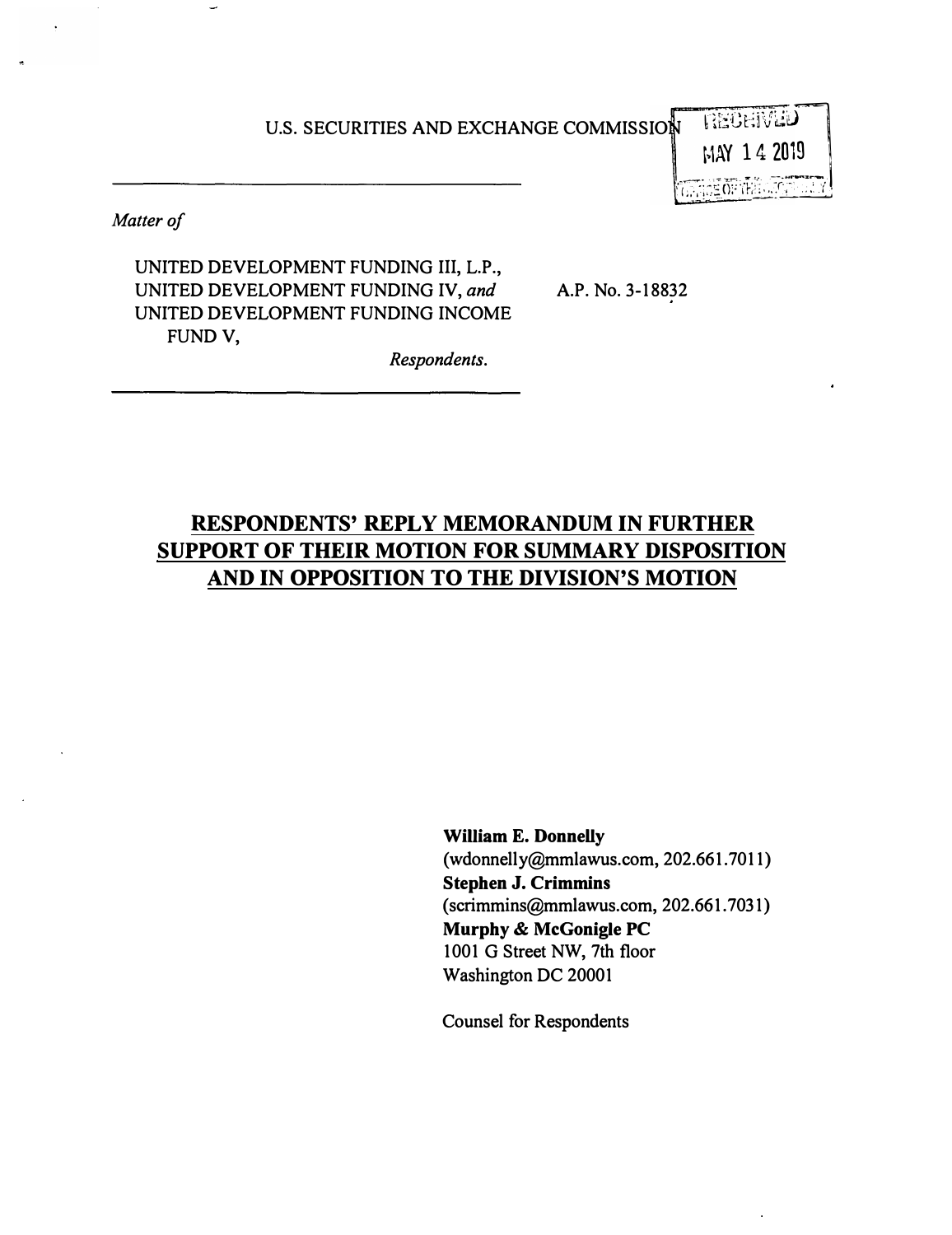# **U.S. SECURITIES AND EXCHANGE COMMISSION**

*Matter of* 

**UNITED DEVELOPMENT FUNDING III, L.P., UNITED DEVELOPMENT FUNDING IV,** *and* **A.P. No. 3-18832 UNITED DEVELOPMENT FUNDING INCOME FUND V,** 

*Respondents.* 

# **RESPONDENTS' REPLY MEMORANDUM IN FURTHER SUPPORT OF THEIR MOTION FOR SUMMARY DISPOSITION AND IN OPPOSITION TO THE DIVISION'S MOTION**

**Respondents submit this reply memorandum in further support of their motion for summary disposition and in opposition to the Division's motion for summary disposition. The 2/26/2019 Order Setting Briefing Schedule directed both parties to file motions for summary**  disposition under Rule 250(b), along with briefs, affidavits and other supporting materials. The **order specified that it was then "unclear" whether there would be an "evidentiary hearing before a trier of fact."** 

**In support of their motion, Respondents have submitted and rely on the 3/28/2019 declaration of their president and CEO Hollis Greenlaw, who is a percipient witness with personal knowledge of the relevant facts and who is thus competent to testify as a witness in this matter. Respondents have, as directed, also submitted and rely on the 93 exhibits that are identified and incorporated in the Greenlaw declaration and that are relevant and necessary for fair consideration of this matter. Respondents have also submitted a 3/28/2019 brief supporting their motion, and a 4/29/2019 brief opposing the Division's motion.** 

**The Division has identified a number of issues that it disputes, and that it says cannot be determined on a motion for summary disposition. While disputing relevance, the Division has thus demonstrated why there are fact issues requiring denial of its own summary disposition motion. The Division has also submitted two declarations by its counsel, obviously not a witness**  competent to testify on personal knowledge, on 3/27 and 4/26/2019 and a total of 33 exhibits in **support of its arguments. The Division has also submitted a 3/27/2019 brief supporting its motion, and a 4/29/2019 brief opposing Respondents' motion ("Div. Opp.").** 

**The Division's position is essentially that missing several periodic reports should result in deregistration in virtually any situation. This contradicts the Commission precedent requiring**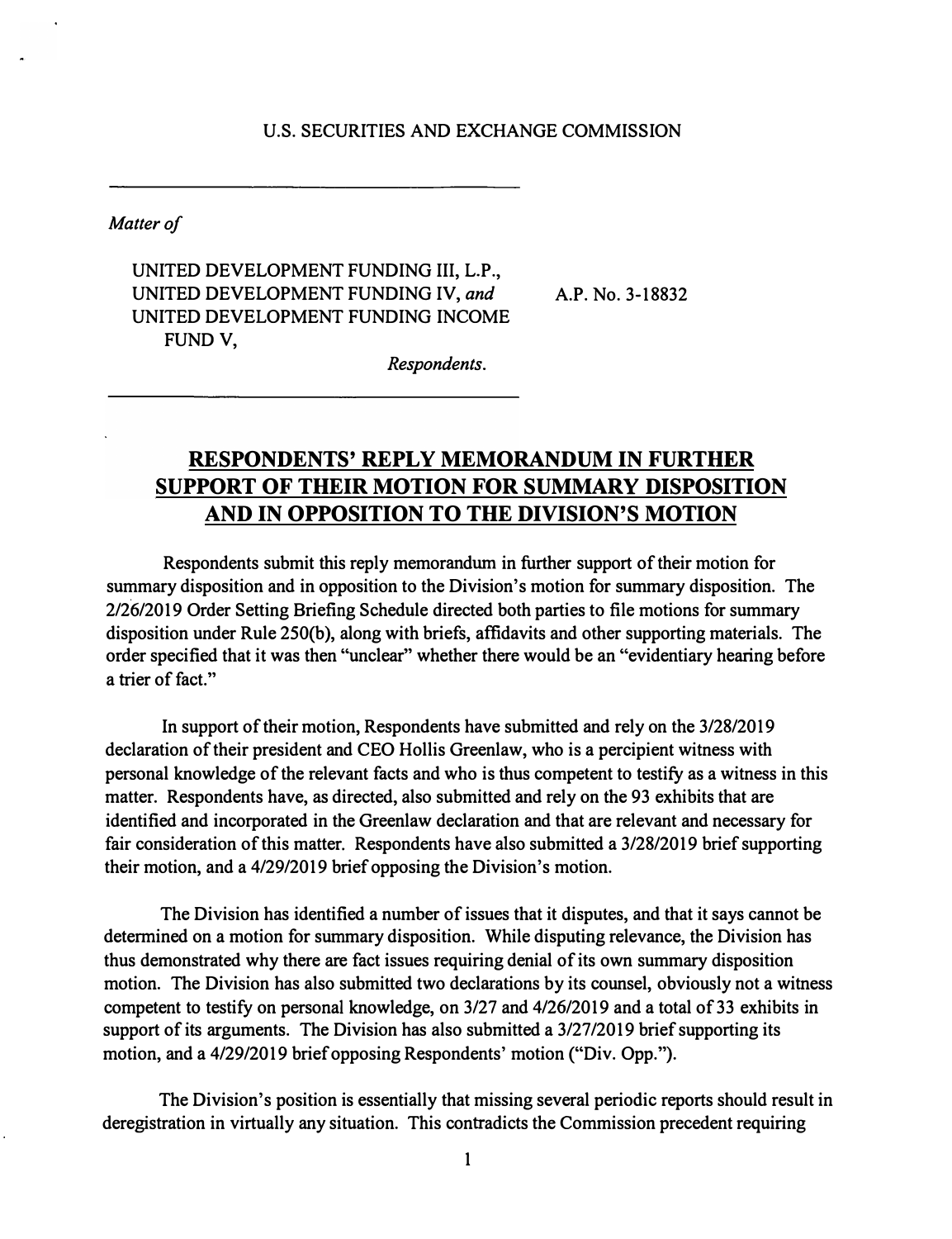that each  $\S 12(i)$  case be resolved based on a careful consideration and weighing of the particular evidence presented in the record against certain articulated factors. This factor-based analysis reflects what the Commission does in other types of administrative adjudication, for example cease-and-desist proceedings. *Matter of KPMG Peat Marwick LLP,* 2001 WL 47245 at \*98-99 and n.115 (Jan. 19, 2001), *aff'd,* 289 F.3d 109, 120 (D.C. Cir. 2002), citing and relying on the D.C. Circuit's decision in *SEC v. Steadman, 961* F.2d 636, 647-648 (D.C. Cir. 1992).

The factors the Commission uses to decide  $\S 12(i)$  cases include: "[i] the seriousness of the issuer's violations, [ii] the isolated or recurrent nature of the violations, [iii] the degree of culpability involved, [iv] the extent of the issuer's efforts to remedy its past violations and ensure future compliance, and [v] the credibility of its assurances, if any, against further violations." *Matter of Advanced Life Sciences Holdings, Inc.,* 2017 WL 3214455 at \*3 (2017), quoting *Matter of Gateway International Holdings, Inc.,* 2006 WL 1506286 at \*4 (2006).

As discussed below and in our earlier briefs, Respondents have made a substantial evidentiary submission (including 93 exhibits and the declaration of a witness with personal knowledge) as to each of these Commission factors. In contrast, the Division's briefs note each factor but then offer no evidentiary support for why it should prevail on each factor. The Division simply argues in conclusory fashion that missed filings are always serious, missed filings are always recurrent, missed filings always make a respondent culpable, missed filings show they have not yet been remedied, and missed filings render a respondent not credible.

With its substantial evidentiary submission, Respondents' motion has complied with the Rule 250 standard, but the Division's motion has not. "In assessing the summary disposition record, the facts, as well as the reasonable inferences that may be drawn from them, must be viewed in the light most favorable to the non-moving party." *Matter of Jaycee James,* 2010 WL 3246170 at \*3 (ALJ April 2, 2010). "The evidence of the non-movant is to be believed, and all justifiable inferences are to be drawn in his favor. ... Neither do we suggest that the trial courts should act other than with caution in granting summary judgment or that the trial court may not deny summary judgment in a case in which there is reason to believe that the better course would be to proceed to a full trial." *Anderson v. Liberty Lobby, Inc., 411* U.S. 242,255 (1986) (rejecting "trial on affidavits"). *See also Royal Crown Day Care LLC v. Dept. of Health and Mental Hygiene, 746 F.3d 538, 544 (2d Cir. 2014) ("On a motion for summary judgment, a fact* is material if it 'might affect the outcome of the suit under the governing law,"' quoting *Anderson, 411* U.S. at 248).

Respondents renew their procedural objection (discussed in our 4/29/2012 opposition brief, pp. 2-3) to the failure to assign an administrative law judge or other hearing officer to consider both sides' summary judgment motions in the first instance. As previously stated, the Commissioners' many demands make it impossible for them to actually do the work contemplated by Rule 250 of personally reviewing the lengthy and detailed submissions in this matter. The Commissioners sit as a *de novo* review panel ( as federal appeals courts review certain matters *de novo* ), but only after an ALJ has already invested the time and effort to hear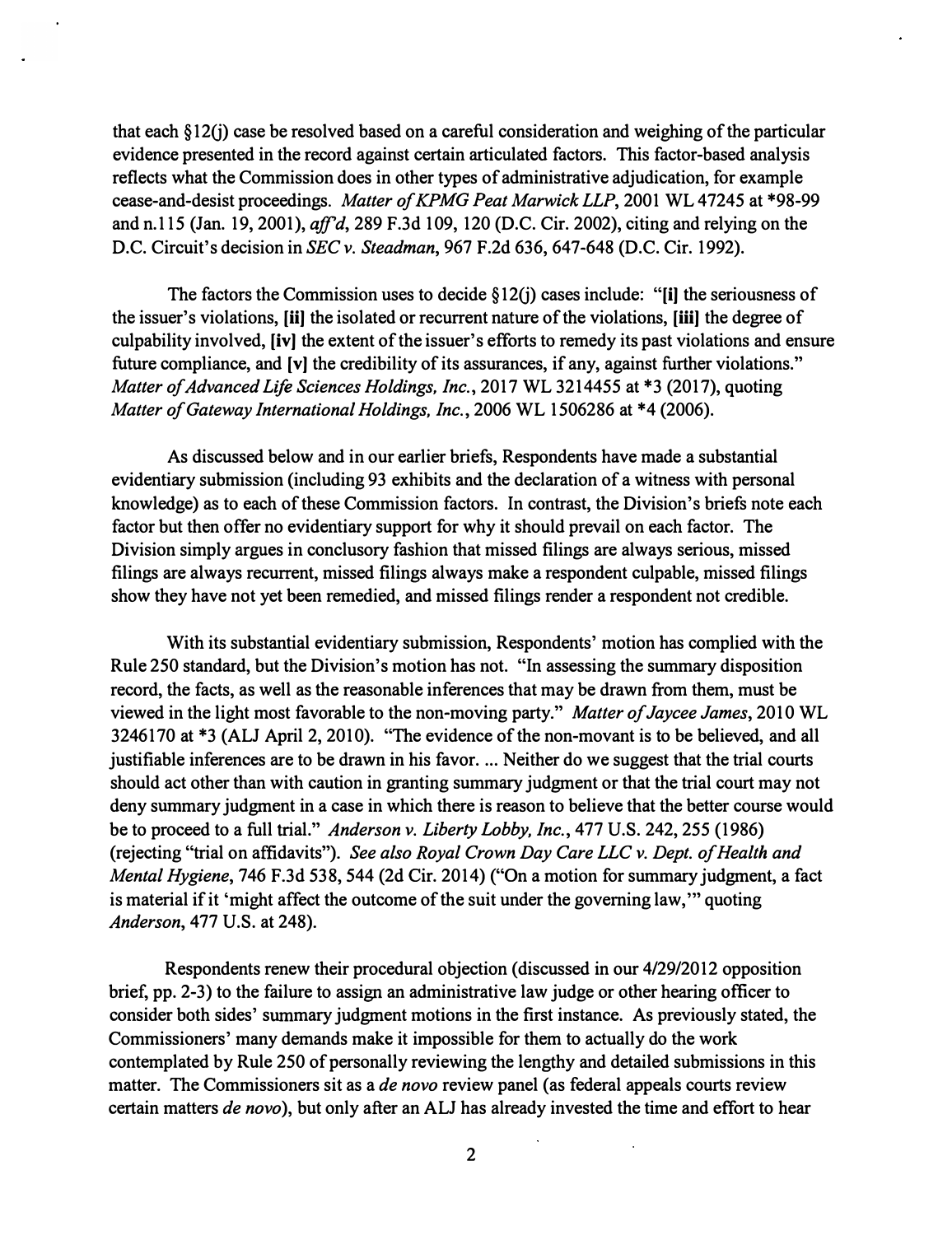**counsel, personally review the submissions and exhibits and prepare an initial decision. The modern Commission is simply not equipped to sit as a court of first instance, even for a summary disposition where there is a substantive record. There is no way that the four sitting Commissioners can each abandon their other pressing obligations to spend days reading this record in order to make the determinations that Rule 250 and due process require. The inevitable result would be that the Commissioners would just skim the submissions, or more likely that they**  would be forced to rely on one or more faceless staff lawyers – the real judges, who would **remain anonymous - for how they should decide the matter. This is fundamentally not fair, and does not comport with due process. And the fact that this case has no judge assigned while other cases do have an actively engaged judge additionally creates an equal protection problem.** 

# **(1) The "Seriousness of Violations" Factor**

**Respondents provided detailed documentary evidence among their 93 exhibits and in the Greenlaw declaration to demonstrate that the lapse in periodic reporting here resulted from events never before seen in a §12G) proceeding. The facts presented here show a multi-year well-financed and sophisticated market manipulation by Kyle Bass and his Hayman entities ( collectively "Hayman") that took hundreds of millions of dollars in market c�pitalization away from Respondents' unsuspecting investors in order to allow the Hayman manipulators to reap \$48 million in illegal fraud proceeds. Respondents' earlier briefs reviewed and summarized this record evidence.** 

**Respondents further presented detailed documentary evidence showing how the Hayman manipulators' program included targeted communications and other efforts to drive away a series of auditors Respondents were trying to engage or actually did engage. Respondents obviously could not file periodic reports without auditors to review quarterly reporting and audit annual reporting. Respondents also provided evidence showing that the inability to proceed with audit work continued until final resolution of the Staffs non-fraud allegations by no-admission settlement on 7/31/2018, whereupon this §12(j) proceeding quickly followed on 9/24/2018.** 

**In response, the Division has provided no contrary evidence. Its counsel's two declarations do not address this point, nor do its 33 exhibits. All the Division can muster is a conclusory statement in its brief advising the Commission that "The Division disputes**  Respondents' claim that Hayman's actions 'unquestionably prevented Respondents from **obtaining the audited financial statements and reviews they needed for periodic reporting."' (Div. Opp. p. 5) What evidence does the Division rely on to try to show that Hayman's actions did not prevent audited financial statements and reviews? The Division does not come forward with evidence to attempt to rebut the substantial and detailed documentary evidence that Respondents have already placed into the record.**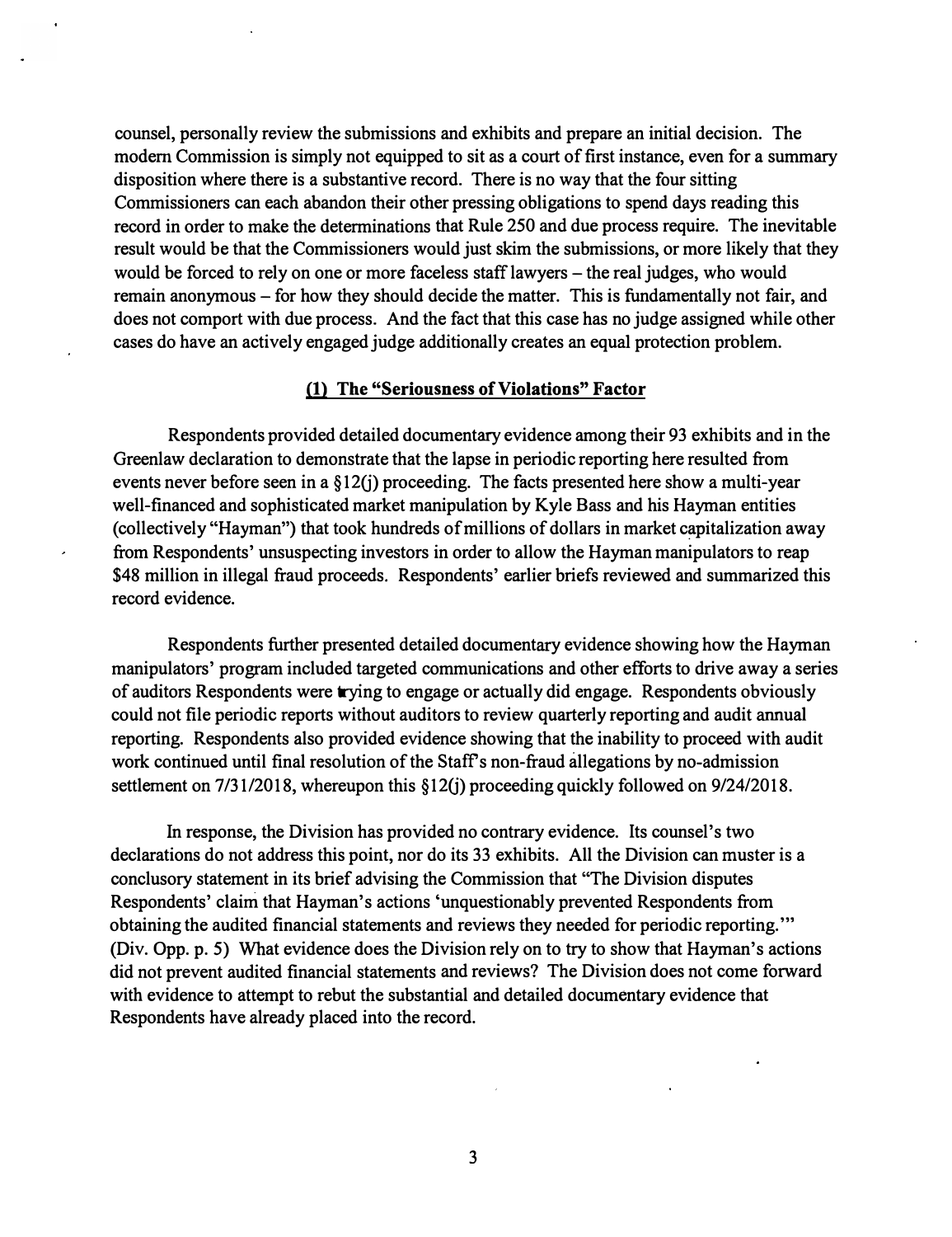#### **(2) The "Isolated or Recurrent" Factor**

As demonstrated in Respondents' 93-exhibit evidentiary presentation and declaration, this matter reflects a persistent but singular effort by the Hayman manipulators to line their pockets through fraud at the expense of Respondents' investors. Respondents kept trying to engage auditors and pay their fees in full to get current in their periodic reporting. But after Hayman accused Respondents' auditors Whitley Penn of lying to investors, engaging new auditors was a challenge. After speaking with a number of substantial audit firms, Respondents succeeded in lining up Grant Thornton, which formed an audit team and prepared to take over the engagement. Until Hayman's activities drove them off, while contemporaneous documentary evidence in the record shows Hayman's Bass gloating that Respondents were still left without auditors.

After further efforts, Respondents succeeded in engaging EisnerAmper, which a week later received a package of Hayman's materials attacking Respondents. Followed by Hayman's documented social media campaign professionally targeted at DFW-area auditors to drive them away from Respondents. Then, as previously explained, EisnerAmper advised that it needed to see that the final judgment entered on the Staff's settlement would be on a non-scienter noadmission basis, and not on the basis of Hayman's scienter-based Ponzi allegations that had formed the core of Hayman's manipulation campaign.

In response, the Division has provided no contrary evidence. Again, its counsel's declarations are not evidence and do not address this point. The Division does not provide evidence countering the singular nature of Hayman's unitary attack or Respondents' singular and constant efforts to retain and keep auditors for their periodic reporting – the opposite of a "recurrent" deviation from duty.

# **(3) The "Degree of Culpability" Factor**

Respondents' substantive evidence in the record shows that Hayman blasted away about \$500M in market cap and caused Respondents' stock drop – from \$17.60 to under \$2 – through a targeted and professionally-run campaign that victimized Respondents and their shareholders. The campaign persisted over an extended period until Hayman could walk off with \$48M in illegal profits. All the while, Respondents kept trying to engage auditors to get current in their reporting. On this evidentiary record, the "culpability" along with the \$48M fraud profits were with Hayman, not with Respondents.

As with the other factors, the Division concludes that the missing filings themselves are all the Division must show to prove culpability. The Division concludes that Respondents are culpable because they "knew of their reporting obligations yet each failed to file numerous periodic reports." In the Division's view, simple non-filing for any reason "establishes a high degree of culpability that is more than sufficient to support summary disposition in the Division's favor." (Div. Opp. p. 10) If non-filing standing alone were sufficient, then each of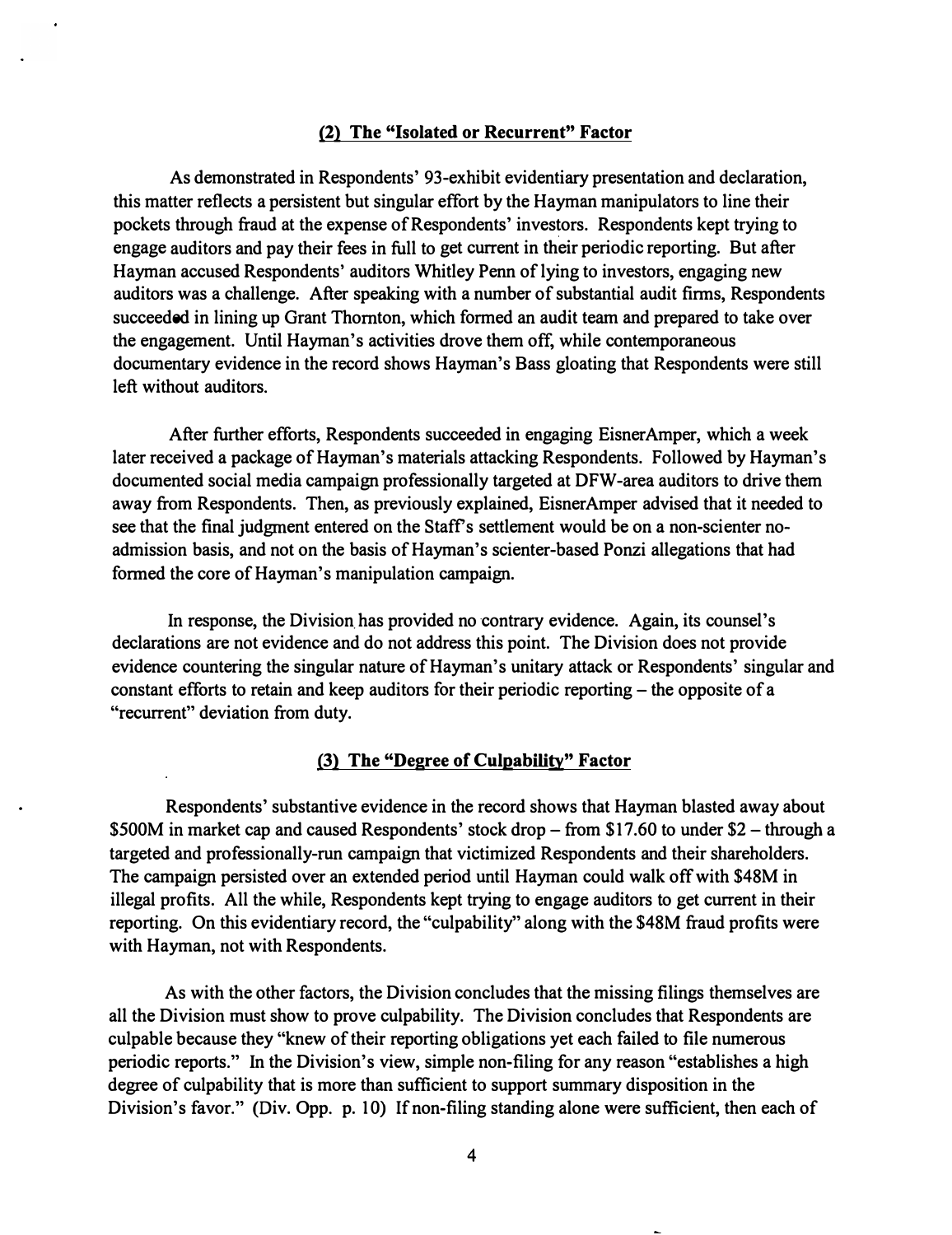the "factors" would become meaningless, and we would then be left with no standards for issuing  $\S 12(i)$  orders – the opposite of the careful factor-based analysis that the *KPMG* case noted above imposed in �he context of cease-and-desist orders.

As argued in Respondents' earlier briefing, the unique facts and circumstances here distinguish this case from *Matter of Eagletech Communications, Inc.,* 2006 WL 1835958 (2006), which may be the only other §12(j) Commission opinion involving short selling. In *Eagletech*, the issuer was subjected simply to "naked" short selling and argued that the Commission's adoption of Regulation SHO with a "grandfathering" clause resulted in a Constitutional "taking" without due process. However Eagletech actually stopped its periodic reporting while "experiencing extreme financial difficulties at the time," and admitted at the hearing that it lacked resources to get current in its reporting. *Id.* at \* 1-2. Here as discussed in detail below, UDF was subjected to a sophisticated, long-term and illegal short-and-distort attack designed to crater its stock price and drive off the series of audit firms UDF kept trying to engage and pay in full to do its audit work.

The same is true for initial decisions in §12(j) proceedings. The ALJ opinion in *Matter of China MediaExpress Holdings, Inc.,* 2012 WL 2884859 at \*4 (ALJ July 16, 2012), like *Eagletech* involved simple short selling in the context of Deloitte resigning when it "concluded" that the company was not proceeding in good faith," that the board did "not have a proper basis for concluding" its financials were "free from material misstatement," and that investors should no longer rely on the issuer's audited financials. Again, this is nothing like our case.

### **{4) The "Efforts to Remedy" Factor**

Respondents' evidentiary submission shows Respondents' efforts to become current in reporting, including engagement of Riveron Consulting to reconstruct loan files that had been seized in the televised FBI raid provoked by Hayman. EisnerAmper required these loan files as part of the preparation to conduct its audit. EisnerAmper's audit work is presently in progress, and all participants are committed to getting it done promptly.

In opposition, the Division offers no evidence. It simply states, without proof, that "The Division disputes that Respondents are working to promptly file a comprehensive report on From 10-K." (Div. Opp. p. 5) After mistakenly characterizing Corp Fin's Financial Reporting Manual, the Division finds fault only with Respondents' reasonable decision to include 2017 and 2018 quarterly information, but not to also include 2016 quarterly information in view of its age and doubtful usefulness. (Div. Opp. pp. 4-5) The Division fails to note that Respondents recently advised through counsel that they would be willing to provide 2016 quarterly information as well, if asked to do so. Yet based on this, the Division opines that Respondents "are proposing, then, to file a report that contains far less than what Corp Fin discusses as 'comprehensive."' (Div. Opp. p.5) Well beyond "disputed," this contention is just wrong.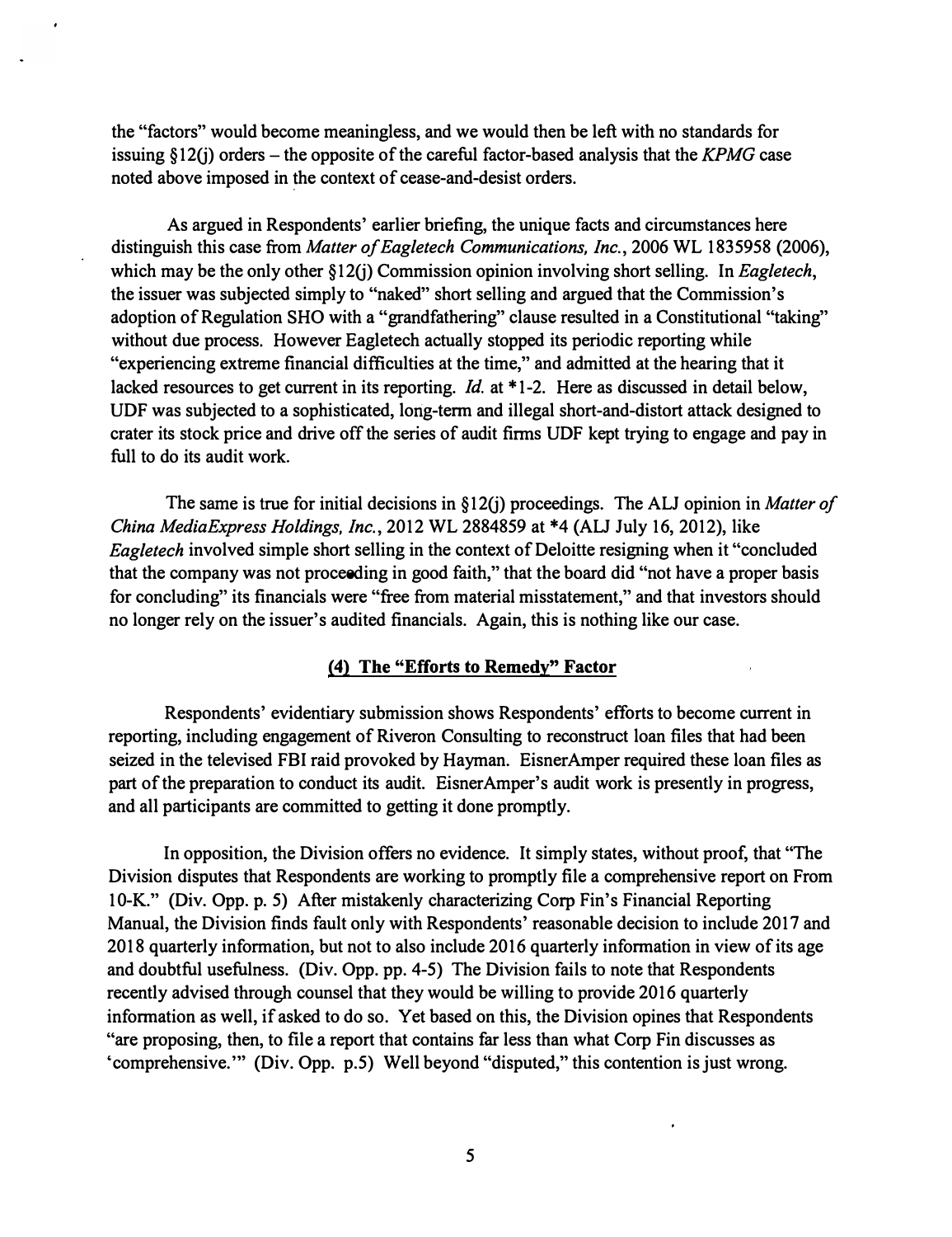# **(5) The "Credibility of Assurances" Factor**

Respondents' evidence in the record shows its efforts to engage auditors and get current. This was an effort that, under intense fire from the Hayman manipulators, took Respondents from Whitley Penn to Grant Thornton to EisnerAmper. Then to engaging Riveron as consultants to reconstruct loan folders across their portfolio. Then to working with the �taff to finalize a non-scienter no-admission settlement that would allow EisnerAmper to proceed. The record evidence shows Respondents making extraordinary efforts, and it is difficult to imagine any entity trying harder. When Respondents give assurances, they mean it.

Again, the Division comes forward with no record evidence to rebut this proof. Just the conclusion that non-filings warrant a finding of no credibility. Again effectively rendering the factor meaningless by summarily concluding it cannot be satisfied.

# **Conclusion.**

Respondents' summary disposition motion should be granted, based on their substantive evidentiary submissions on each of the Commission's five *Gateway International* factors. This proceeding should be dismissed, and Respondents should be given an opportunity to complete their in-progress audit work by EisnerAmper and to file their comprehensive Form 10-K through the end of2018 and subsequent Forms 10-Q for 2019. The Division's motion should be denied. Alternatively, this matter should be referred for an evidentiary hearing before a trier of fact.

Dated: May 13, 2019

*Isl William E. Donnelly*  **William** E. **Donnelly**  ([wdonnelly@mmlawus.com](mailto:wdonnelly@mmlawus.com), 202.661.7011) **Stephen J. Crimmins**  [\(scrimmins@mmlawus.com,](mailto:scrimmins@mmlawus.com) 202.661.7031) **Murphy** & **McGonigle PC**  1001 G Street NW, 7th floor Washington DC 20001

Counsel for Respondents

#### **Certificate of Compliance**

The undersigned certifies that this brief contains 2681 words, based on the word-count function of the Microsoft Word software used to prepare the brief.

*Isl William E. Donnelly*